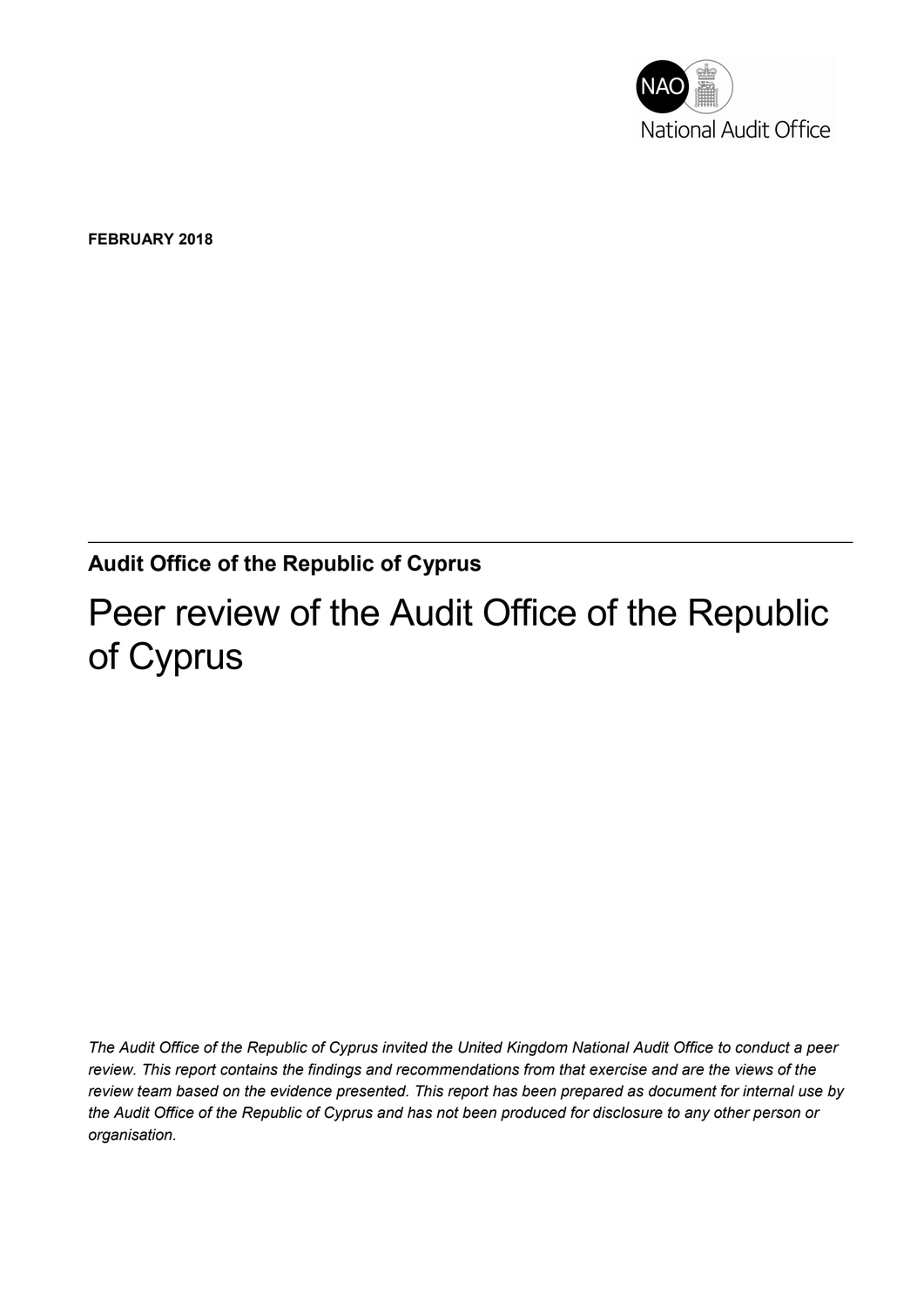# **Summary**

1 The Auditor General of the Republic of Cyprus is an independent officer, responsible for the audit of central government, public organisations, local authorities and other public bodies and funds of the Republic of Cyprus. Supported by the Audit Office of the Republic of Cyprus (AORC), the Auditor General submits an annual report to the President of the Republic who, under article 116(4) of the Constitution, causes it to be laid before the House of Representatives. Appendix one sets out the role and remit of the AORC.

#### Scope of the peer review

2 In 2016, the Auditor General of the Republic of Cyprus invited the UK National Audit Office (NAO) to conduct a peer review of the AORC in accordance with ISSAI 5600 - Peer review guidance. ISSAI 5600 states that, 'a peer review is not an audit, but an assessment and advice provided voluntarily by peers'. In accordance with ISSAI 5600, the scope of the peer review was determined on the basis of the needs and wishes of the AORC, which requested that the review team consider:

- What is needed to ensure that the AORC 's financial, compliance and performance audit work is compliant with the International Auditing Standards for SAIs (ISSAIs) (Part 1); and
- Considering national legislation, international standards and internal regulation, is the AORC's audit quality control system appropriate, well-functioning and well managed, creating the prerequisites for high quality audits (Part 2).

3 The AORC defined the scope of this peer review based on the findings of its own organisational selfassessment of ISSAI compliance undertaken in 2015, using the INTOSAI Performance Management Framework (SAI PMF). The NAO peer review team was not asked to validate the results of the selfassessment, or to re-perform the exercise to judge the current status of ISSAI compliance. The review team was asked to provide insights, advice and practical guidance on how the AORC might respond to the priority areas of concern found during the peer review.

4 The findings and recommendations in this report are the views of the peer review team based on information presented by the AORC during two visits in November 2016 and January 2017. The findings and recommendations were discussed with the Auditor-General and senior management in April 2017, and their comments have been taken into account in preparing this report. In accordance with ISSAI 5600, the AORC is not bound to the conclusions and recommendations of the review, and can decide, as appropriate and necessary, how to use the results of the assessment.

5 The Memorandum of Understanding outlining the objectives and conduct of the peer review can be found in Appendix Two. Appendix Three sets out the methodology followed by the review team, and Appendix Four details the UK NAO documentation shared with the AORC during the review process. These documents remain the property of the UK NAO, and are not to be shared further without the express permission of the UK NAO.

6 The review team would like to thank the Auditor General of Cyprus, Dr Odysseas Michaelides, and his staff for their cooperation and assistance in undertaking this review.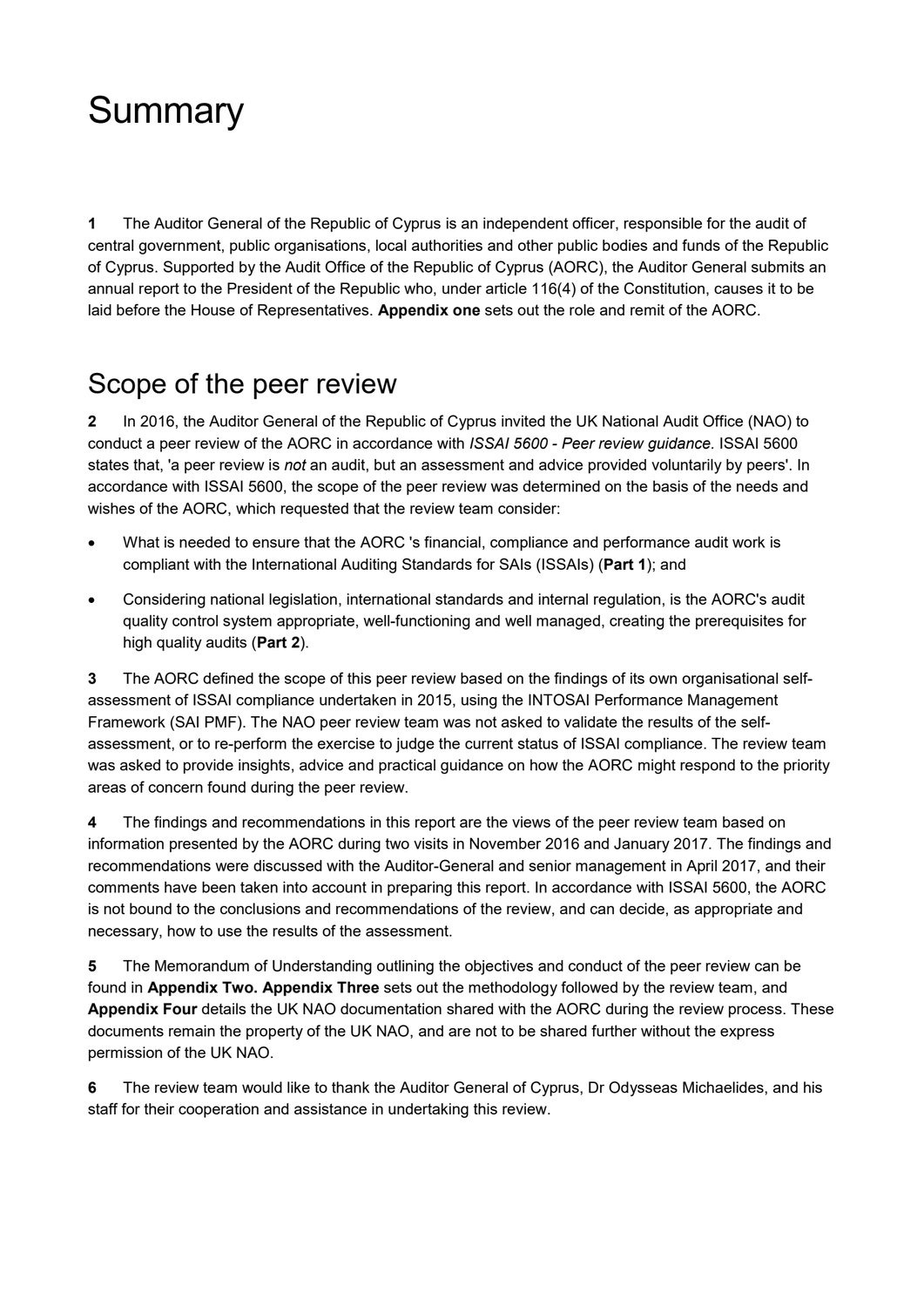### Findings and recommendations

1 It is clear to the review team that the Auditor General is committed to improving public audit in the Republic of Cyprus. The 2015 self-assessment helped identify areas the AORC needed to address to bring its audits in line with international standards (ISSAIs). Senior management acknowledge that although progress is being made, there is still more to do to deliver on the ambitions set out in the AORC's 2016-18 strategic plan.

2 In accordance with the scope of this peer review, the review team encourages the Auditor General to consider the following six recommendations when planning how to invest further time and resources in improving the AORC's capability to deliver ISSAI compliant audits.

In order to ensure the delivery of ISSAI compliant audits, the review team recommends the AORC consider:

- a Embedding an ISSAI compliant financial audit approach by; (i) establishing a central team to provide quality assurance, advice, training and methodology; (ii) updating audit guidelines, tools and templates to be ISSAI compliant; and (iii) providing training on key ISSAI audit concepts. The review team recognises this is a major undertaking, and that some of these activities are already underway. The 2015 self-assessment, this peer review (and shared UK NAO documentation), the INTOSAI quide on *Implementing the ISSAIs*, and the ISSAIs themselves, all provide guidance which can help the AORC establish a consolidated, defensible, ISSAI compliant financial audit approach.
- b Ensuring the AORC's financial audit methodology requires consideration of materiality and risk during the audit planning stage. AORC financial audits are currently not based on the principles of materiality and risk as required by ISSAIs 200 1315 and 1320. In addition to being fundamental to performing ISSAI compliant audits, considering materiality and risk during the planning stage is essential to allow the allocation of resources to priority areas of audit focus and delivering a reasonable assurance opinion in a cost-effective manner.

In order to create the prerequisites for high quality audits, the review team recommends the AORC consider:

- c Presenting to Parliament the AORC's case for financial and organisational independence based on international standards (ISSAI 10). Independence is fundamental to an SAI's ability to fulfil its oversight role and deliver impact for citizens. The AORC does not currently operate in conditions consistent with the INTOSAI Mexico Declaration on Independence (ISSAI 10). The AORC has limited control over its budget (determined in part by the Ministry of Finance) and human resources (determined in part by the Public Administration and Personnel Department). The ability of executive government to exercise a degree of control over the AORC reduces its independence, and its credibility could suffer if accusations of interference are brought against it.
- d Increasing the accountability of the Auditor General and the AORC. Formal mechanisms to hold the Auditor General publicly accountable are unclear. The AORC could enhance its institutional credibility and demonstrate leadership in public accountability and transparency by, for example, publishing its strategy, annual report and accounts, code of conduct and senior management remuneration.
- e Ensuring the AORC's strategic plan drives operational delivery and resourcing decisions. The AORC has a strategic plan for 2016-18, which details the organisation's vision, mission, values, strategic objectives, and actions/activities. However, this strategic plan is not being used to drive delivery. An organisation without an up to date strategy can suffer from ambiguity of goals and objectives, with resources not being allocated in the most effective way.
- f Considering using a wider range of assurance products to increase the accessibility of audit findings to stakeholders. The AORC currently prepares and publishes a comprehensive annual